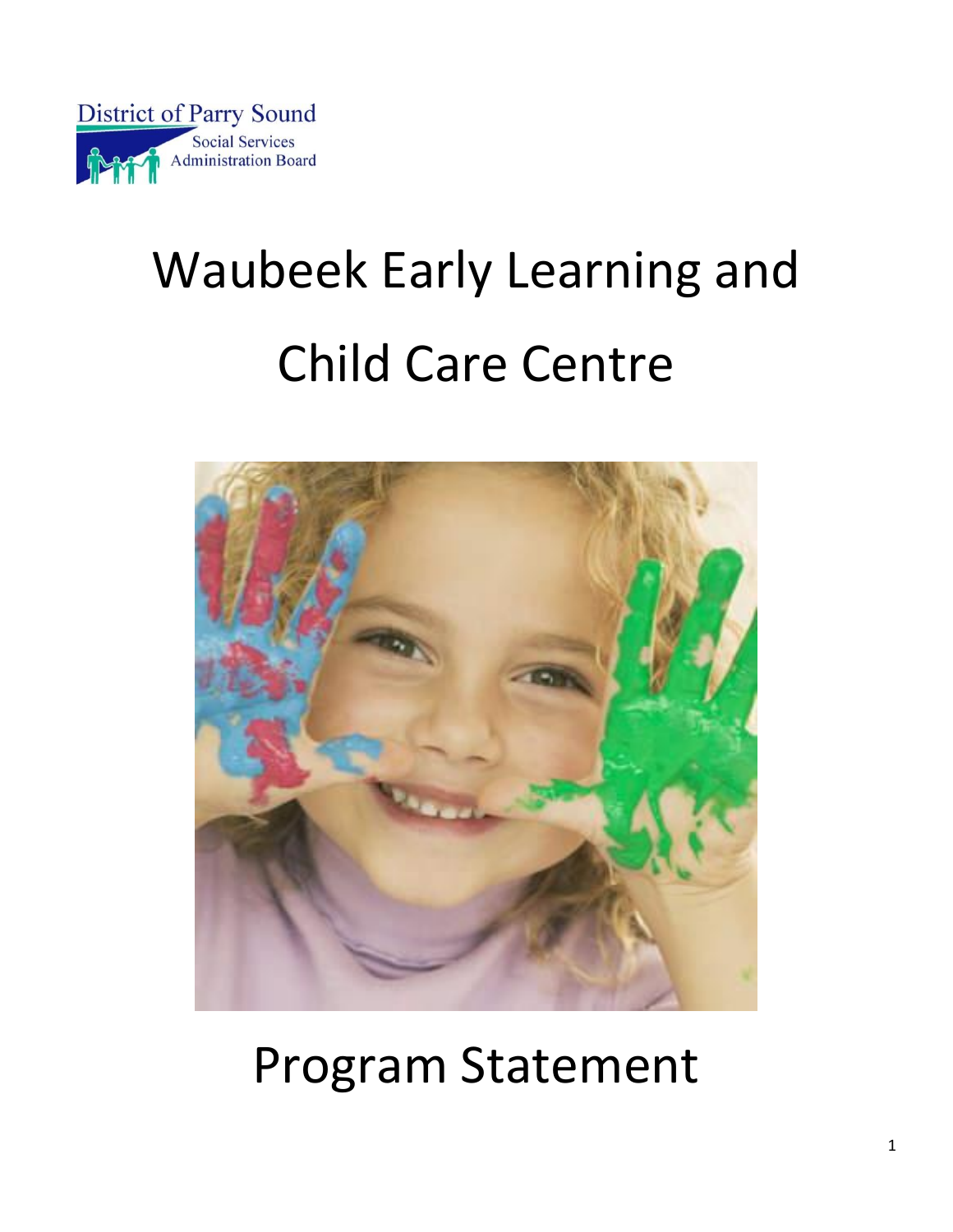### About our Centre

Waubeek Early Learning and Child Care Centre was established in 1975 and is located near the shores of beautiful Georgian Bay. We provide child care to families with children from infancy throughout their transition into Kindergarten. We are open from 7:30am-5:30pm from Monday to Friday.

Our centre boasts a large outdoor learning environment along with nearby access to a natural forest, walking trails, Georgian Bay's ecosystem and a community garden. Our educators have well established relationships with our community partners and are committed to supporting our families throughout their child's development. We take pride in the relationships we have developed with schools, support services and community members; our door is always open.

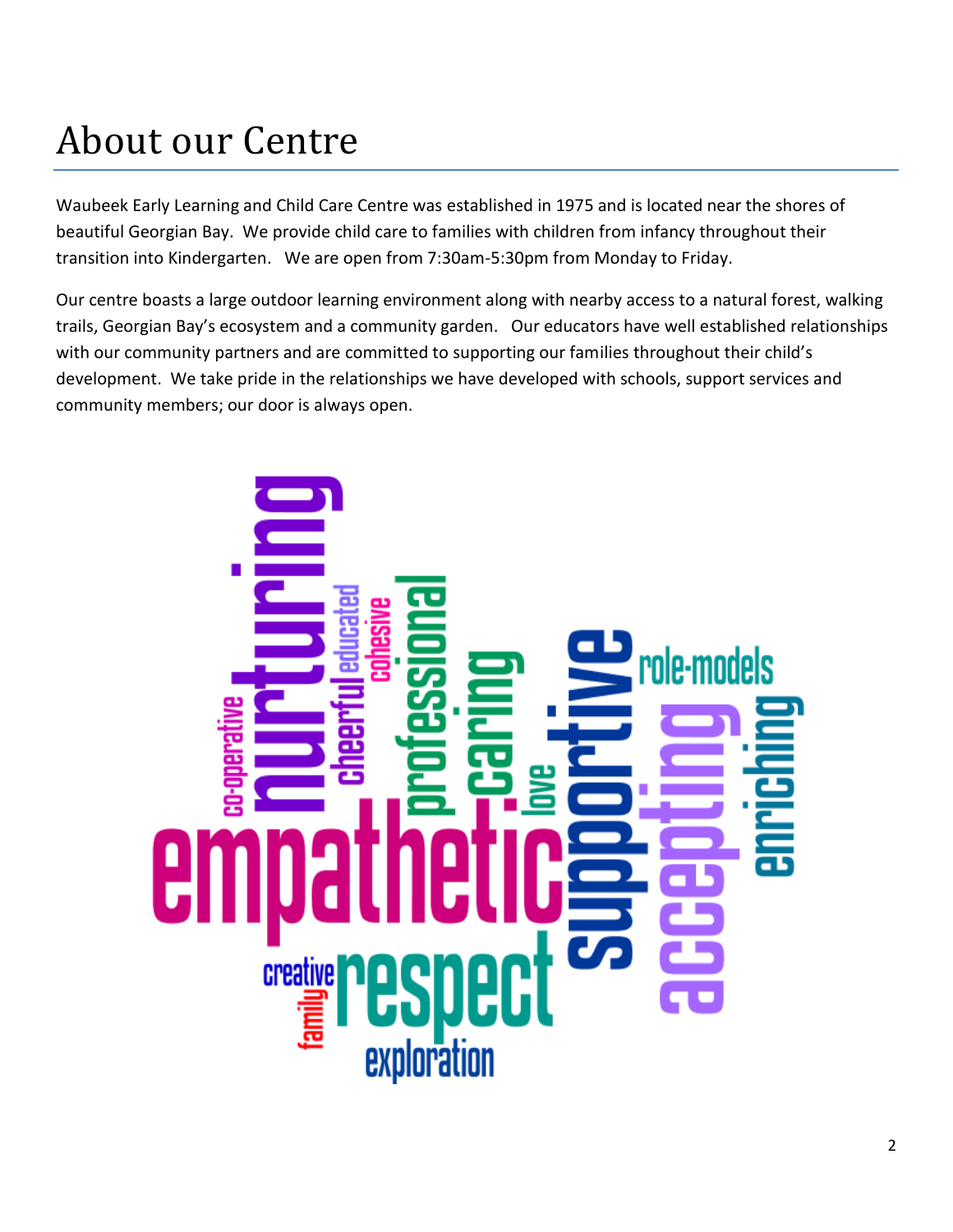### Philosophy

Our philosophy at Waubeek Early Learning and Child Care Centre is to provide a safe, secure, healthy and enriching environment for the children in our care.

Through the guidance of registered early childhood educators embracing *How Does Learning Happen?* and incorporating components of the emergent curriculum, children are given opportunities through play that stimulate curiosity, initiative and independence.

Active learning through play enhances children physically, intellectually, creatively, emotionally and socially.

Each child is treated with respect and accepted as an individual through positive adult-child interactions.

The learning environment provides children with opportunities to make choices and decisions through inquiry and develop conflict resolution skills that assist in lifelong learning.

Interaction with other children expands social and communication skills and supports the development and understanding of empathy.

A consistent, predictable and flexible daily routine enables children to make choices and express their intentions, carry them out and reflect on what they have done. Children have the opportunity to play independently or work together in small and large groups.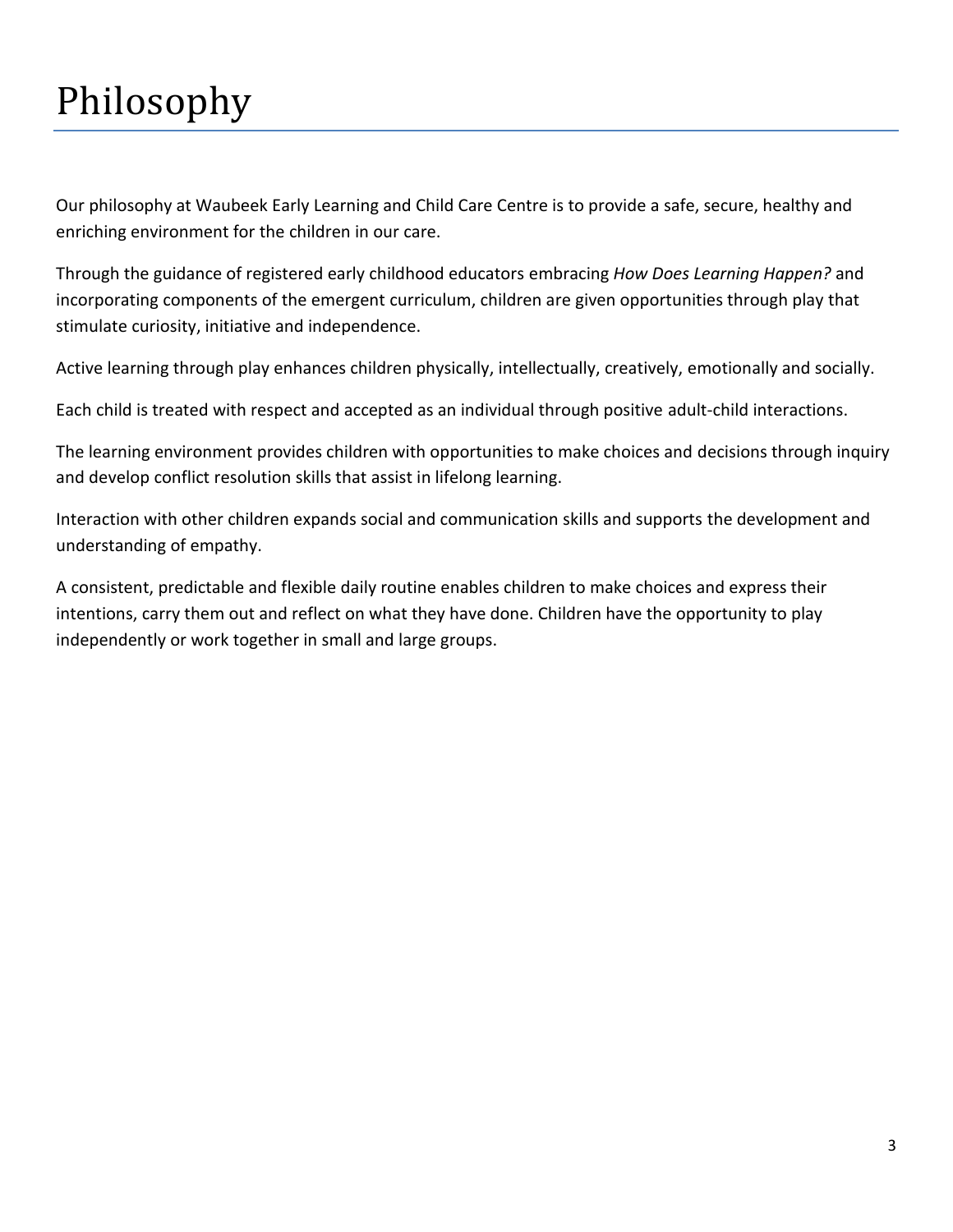### Belonging

**Every child has a sense of belonging when he or she is connected to others and contributes to their world. Early childhood programs cultivate authentic, caring relationships and connections to create a sense of belonging among and between children, adults, and the world around them.**

Our Program Staff will support positive, caring and respectful relationships between children, staff and families by;

- $\triangleright$  Ensuring every child is given the opportunity to develop personal responsibility, social skills and learn about diversity and inclusion by understanding and recognizing that all children are individuals and have unique and valuable contributions to offer in all situations. By using and encouraging language that labels feelings and emotions and implementing the *Seeds of Empathy Program*, we support children's learning of empathy and acceptance.
- $\triangleright$  Understanding that the skills of conflict resolution are important to lifelong learning, all children are seen as competent individuals and are supported in their role as active participants in resolving conflicts by following *Six Steps to Conflict Resolution*.
	- $\circ$  1 Approach calmly, stop any hurtful actions to oneself, others or the environment
	- o 2 Acknowledge the children's feelings
	- o 3 Gather information
	- o 4 Restate the problem: "So the problem is…"
	- o 5 Ask for solutions and choose one together
	- o 6 Be prepared to give follow-up support
- $\triangleright$  Developing close relationships with the children during one on one times, getting to their level, listening, giving them time and participating in their play, to better understand their emotional and physical needs so that we can respond in a more individualized way.
- $\triangleright$  Creating an inclusive program for children of all abilities that includes incorporating goal oriented plans and making necessary changes to ensure full participation in our program. Program Staff will review goals regularly and when they are updated. We are dedicated to working collaboratively with families, internal and external agencies and to provide the resources required for children to achieve success for lifelong learning.
- $\triangleright$  Being flexible and supportive of children while they make transitions within our daily routine. This includes time being given for children to settle in for the day, get some rest and have the opportunity to gain optimal learning from their play at their own pace and reflect on their experiences.
- $\triangleright$  Extending an invitation to all community members, local businesses and organizations and families to visit, participate and share their extensive knowledge, skill, culture and unique contributions. These relationships are supported based on the individual needs and availability and represented in our program through pictures, related items, books, displays, newsletters and open discussion.
- $\triangleright$  Creating an environment that stimulates inquiry, curiosity and learning by being engaged in the children's learning. Also by providing a variety of open-ended materials that are based on their interests, being co-learners and ensuring that these opportunities are provided throughout every part of their day such as large and small group times, outdoor time, meal times and transitions. Through documentation and daily reflection Program Staff will identify areas and materials requiring rotation to maintain motivation and interest.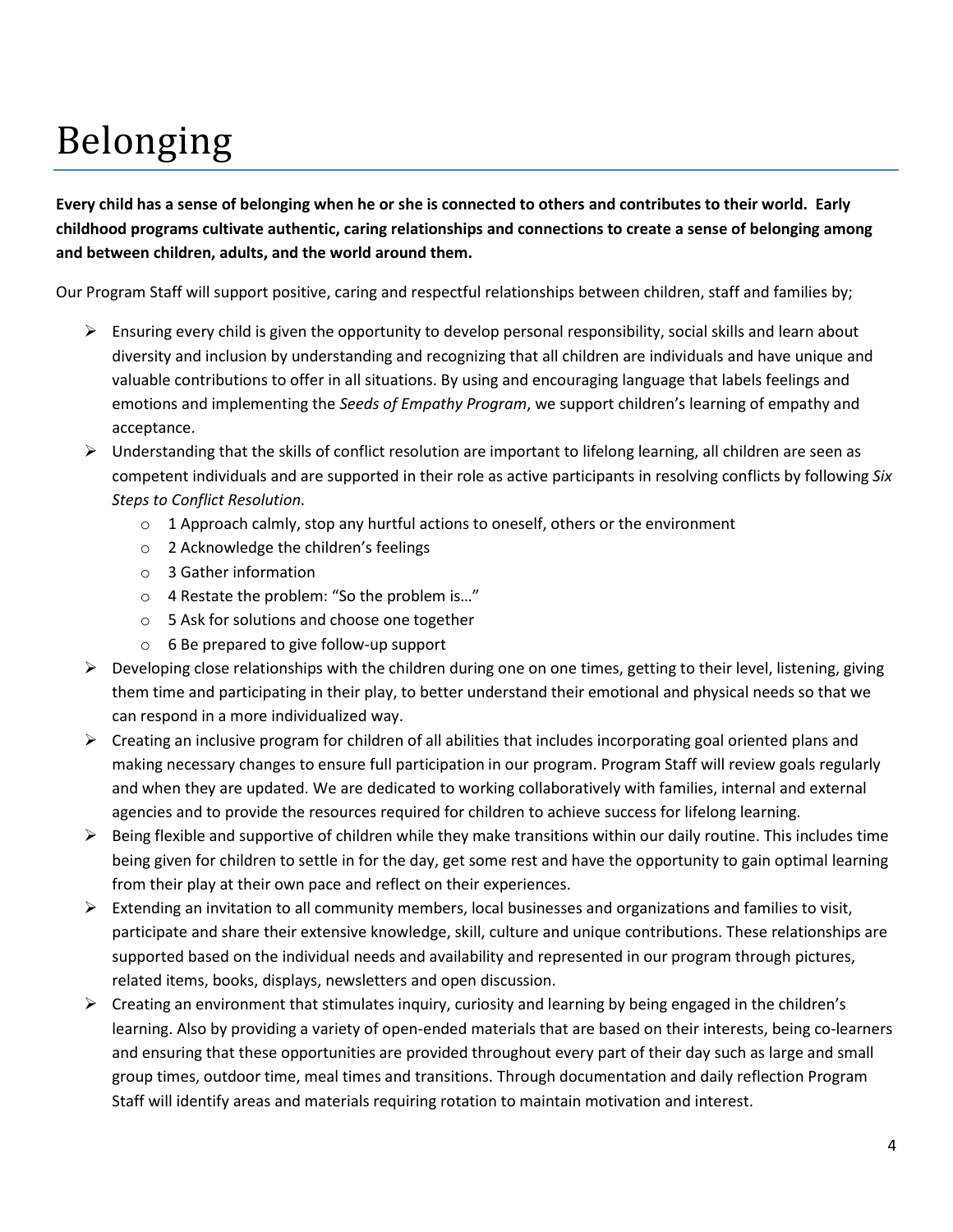### Well-Being

**Every child is developing a sense of self, health and well-being. Early childhood programs nurture children's healthy development and support their growing sense of self.**

Our Program Staff will promote early experiences that will encourage lifelong physical and mental health and well-being by;

- $\triangleright$  Recognizing that participating in professional learning and development is a direct way to support children and families. The Program Staff are committed to continuous learning through the College of Early Childhood Educators and ongoing training/development of *How Does Learning Happen?,* Seeds of Empathy, Emotional Intelligence, Standard First Aid and Infant Child CPR and situation specific training. They connect with community partners on a regular basis to keep abreast of current supports available.
- Ensuring that all new Program Staff, students and volunteers complete and receive a clear Vulnerable Sector Check that will be completed on or before every fifth anniversary after the date of the most recent check. An Offence Declaration will be completed every calendar year except the year in which the Vulnerable Sector Check is obtained. All information contained in the Vulnerable Sector Check will be kept confidential and only discussed with the person named on the document.
- $\triangleright$  Ensuring that all children are supervised by an approved program staff at all times and that at no time will a child be left without supervision. While staff/child ratios are permitted to be reduced during arrival/departure and rest time to no less than two thirds of the required number, no reduced ratios are permitted while outdoors.
- $\triangleright$  Releasing the child only to persons approved by the family and may at any time question the release of a child into the care of any person who appears incapable of caring for them.
- $\triangleright$  Creating emergency plans and procedures for fire, lockdown and severe weather; and documenting the practice drills.
- $\triangleright$  Submitting all Serious and Enhanced Serious Occurrence Reports by the supervisor or designate in the Child Care Licencing System to the Ministry of Education Early Years Division as defined in the Child Care and Early Years Act. A Serious Occurrence Notification Form will be posted at the centre for 10 days following a serious occurrence to support increased transparency and access to information for families. An annual report will be completed and kept on file.
- $\triangleright$  Completing annual fire inspections, unscheduled inspections by the Health Inspector of our kitchen facilities and program, adhering to the Safe Water Drinking Act as required (water sampling, reporting and flushing), and the immediate compliance with any orders or changes deemed necessary by the appropriate regulating bodies. All required information is posted.
- $\triangleright$  Notifying the local Children's Aid Society directly and immediately in the event that abuse or neglect is suspected and if the child may be in the need of protection. Everyone who works closely with children is required by law, the "Duty to Report", to report suspected cases of child abuse including physical or emotional harm, sexual abuse or neglect.

#### *Physical Well-being*

 Adopting and implementing the *Healthy Environment Eating Tool (HEET)* supported and guided by the local Health Unit and under the direction of a Registered Dietician in addition to following the Canada's Food Guide. Combining these recommendations will ensure that all children will receive the highest level of nutrition within our program as well as positive role modeling and a stress free eating environment. Children are able to make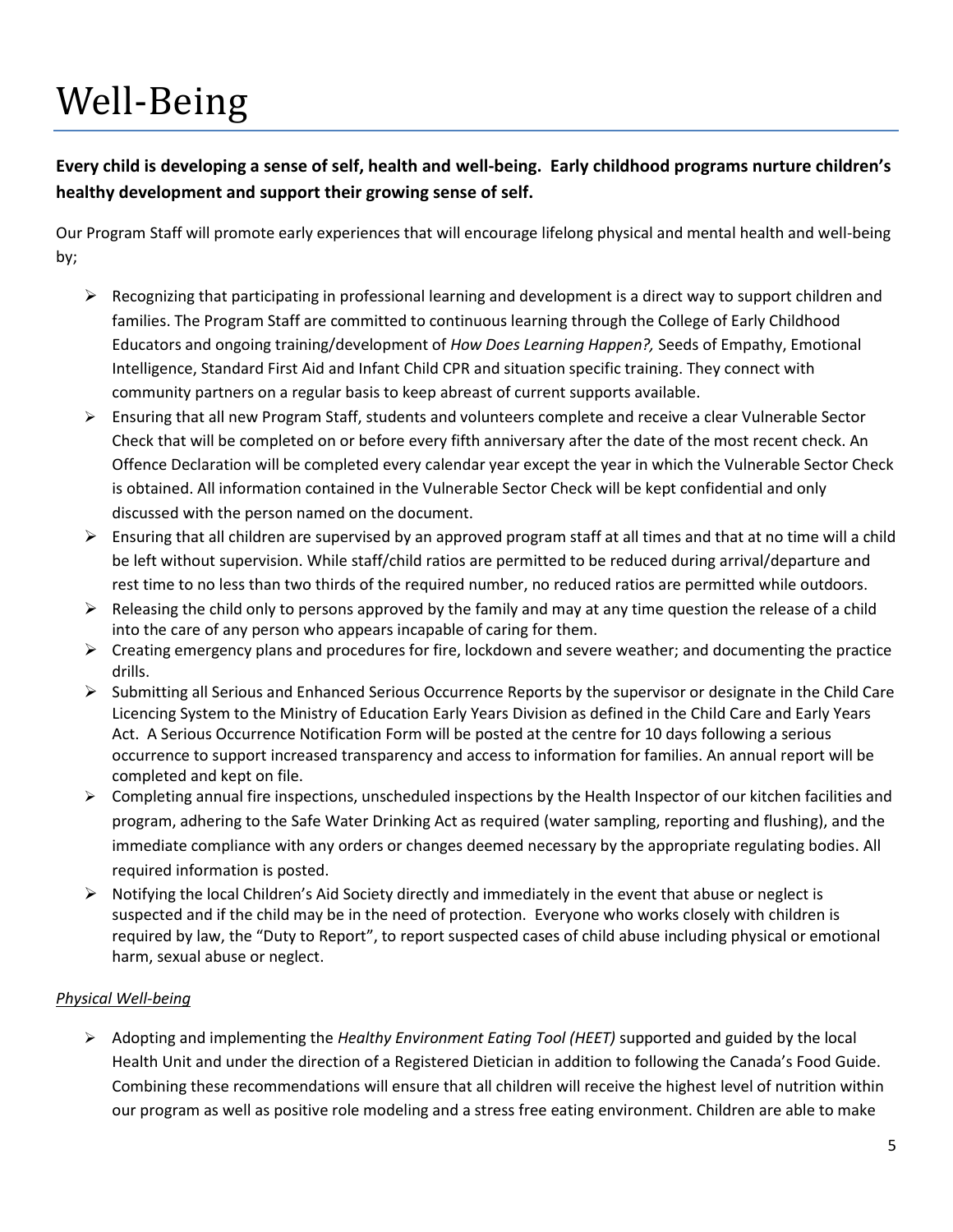choices of what they eat and how much, serve themselves and determine when they are finished their meal. We recognize this is an effective way to promote a healthy relationship with food and future health. We strive to accommodate dietary or religious food requirements and restrictions for children in our programs. Annual anaphylactic training will be provided to all Program Staff, students and volunteers. If an anaphylactic allergy is newly identified, the parent/guardian will complete an Anaphylaxis Emergency Plan Form which will be posted in the necessary program areas, Program Staff, students and volunteers will be notified and training will be provided by the parent/guardian to Program Staff, students and volunteers and reviewed annually or when a substantive change is made to the policy, plan or procedure.

- $\triangleright$  Administering prescription medication that is prescribed by a physician or nurse practitioner in the original container that clearly indicates the child's name, name of medication, dosage, date of purchase and instructions for storage and administration. The parent must sign and complete a Medication Consent form indicating the times for administration as well as the dosage. Children are permitted to carry their own prescription medication (epinephrine, inhalers) if it is indicated on the child's medical plan by the family and supervising medical professional, otherwise it will be contained in a locked container and out of reach of children.
- $\triangleright$  Providing children the opportunity of outdoor play for at least 2 hours per day weather permitting. We ensure that the outdoor learning environment is safe and free of hazards. An annual inspection by a certified playground inspector is completed along with our own daily, monthly and seasonal inspections. We aim to naturalize our outdoor learning environments to increase the connection to nature and create intentional opportunities to support all children's abilities while providing challenges and active play. The outdoor learning environment is an extension of our program and by defining play spaces it allows for choice and self-directed play. Providing a safe and stimulating outdoor environment supports children's autonomy and sense of competence as they take risks, learn about self-regulation and social interactions. Program Staff will provide loose parts, materials and activities that encourage children to take calculated risks and will not inhibit a child during exploration.
- $\triangleright$  Ensuring that each child has the opportunity to rest or sleep for a minimum of one hour and not to exceed two hours on their own dedicated cot with bedding. Children that do not sleep are engaged in quiet activities to ensure that they get the time they need to renew their energy for the remainder of the day.
- $\triangleright$  Ensuring that all minor accidents and observations are documented and are signed by the supervisor and reporting staff. The completed report will be signed by and provided to the parent within 48 hours and a copy retained for the child's file.
- $\triangleright$  Reporting immunization information and communicable diseases of children, Program Staff, students and volunteer's to the local Health Unit and adhering to their recommendations, policies and procedures.
- Assessing and documenting the health and well-being of children throughout the day. When necessary, the child will be isolated from the other children. Program Staff will contact the family to arrange for the child to be picked up and excluded from the program due to ill health including fever, communicable disease or the inability to participate fully in the program due to illness. Children that are excluded from the program are permitted to return following the guidelines of the local Health Unit and/or are symptom free for 24 hours.

#### *Self-care*

 $\triangleright$  Supporting children with opportunities to practice self-care and self-help skills based on each child's capabilities throughout the daily routine and activities. This includes but is not limited to, visual and verbal cues, space to complete the tasks, extra time and use of comfort items, while dressing themselves, washroom routines, rest time and meal times.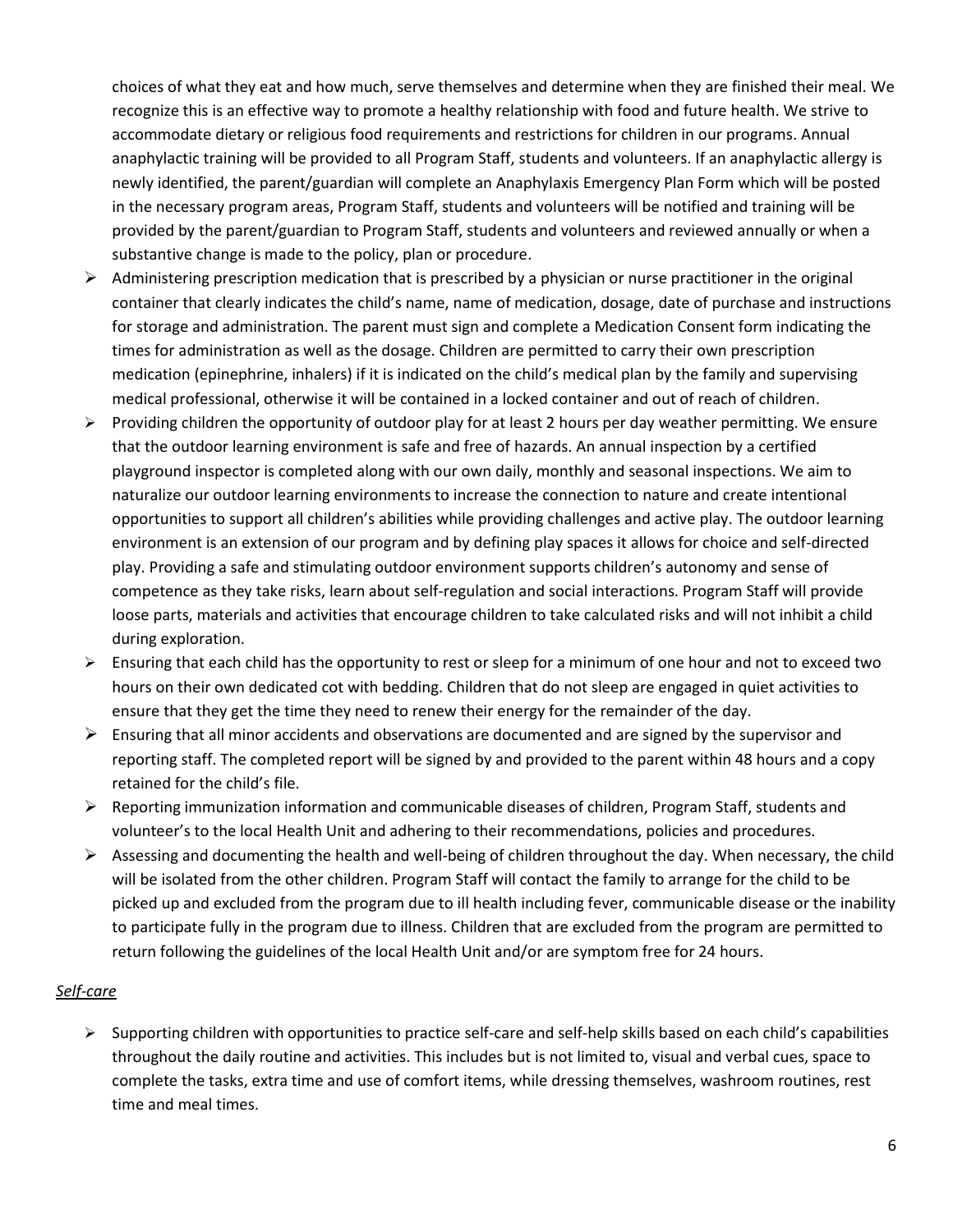$\triangleright$  Understanding that all children and families are unique and at times require a variety of supports in times of stressful and challenging circumstances. Information regarding family supports, services and opportunities are posted and sent out regularly in newsletters for all families to review. Additional information and appropriate referrals will be provided upon inquiry.

#### *Self-regulation*

- $\triangleright$  Supporting all children as co-regulators in times of need or distress by providing the means necessary; identifying feelings, emotions and actions, using a gentle voice and offering physical comfort to help them recognize and develop the ability to self-regulate.
- $\triangleright$  Providing an environment that supports all children's varied sensitivities by incorporating items that will help them maintain a calm, focused and alert state such as; sensory items, the ability to adjust or maintain light, temperature and noise levels.

### Engagement

**Every child is an active and engaged learner who explores the world with body, mind, and senses. Early childhood programs provide environments and experiences to engage children in active, creative, and meaningful exploration, play, and inquiry.**

Our Program Staff will foster children's engaged learning through play that happens through natural curiosity by;

- $\triangleright$  Designing the indoor and outdoor learning environments with defined play spaces and open ended materials to allow children to explore, create, manipulate, problem solve and investigate. Materials and activities are planned daily through observations of the children's interests. Documentation such as learning stories, pictures and masterpieces are displayed and evident throughout the learning environment.
- $\triangleright$  Participating in the children's play as co-learners and co-investigators as well as stepping back to observe. This allows for ongoing documentation, opportunities to "scaffold" the learning, support collaboration and independent play and identify areas of interest. Children collaborate with Program Staff to assist in choosing materials based on their own experiences and interests.
- $\triangleright$  Being flexible within the daily routine to limit interruptions and transitions and to maintain simplicity and opportunity for children to engage in sustained, complex play and inquiry.
- $\triangleright$  Offering opportunity for further exploration and wonder by asking questions such as "I wonder how we could make this work?" or "What can we make this do?"
- $\triangleright$  Creating relationships with families and communities and sourcing ideas and materials to add to the learning environments that would reflect the children's everyday lives and culture.
- $\triangleright$  Providing children of all abilities equal experiences and opportunities to be fully engaged in the program by being flexible and providing adaptations, devices or equipment in consultation with families and community partners when necessary.

Our Program Staff will foster the engagement of and ongoing communication with families about the program and their children by;

 $\triangleright$  Communicating openly and with respect on an ongoing basis while maintaining confidentiality.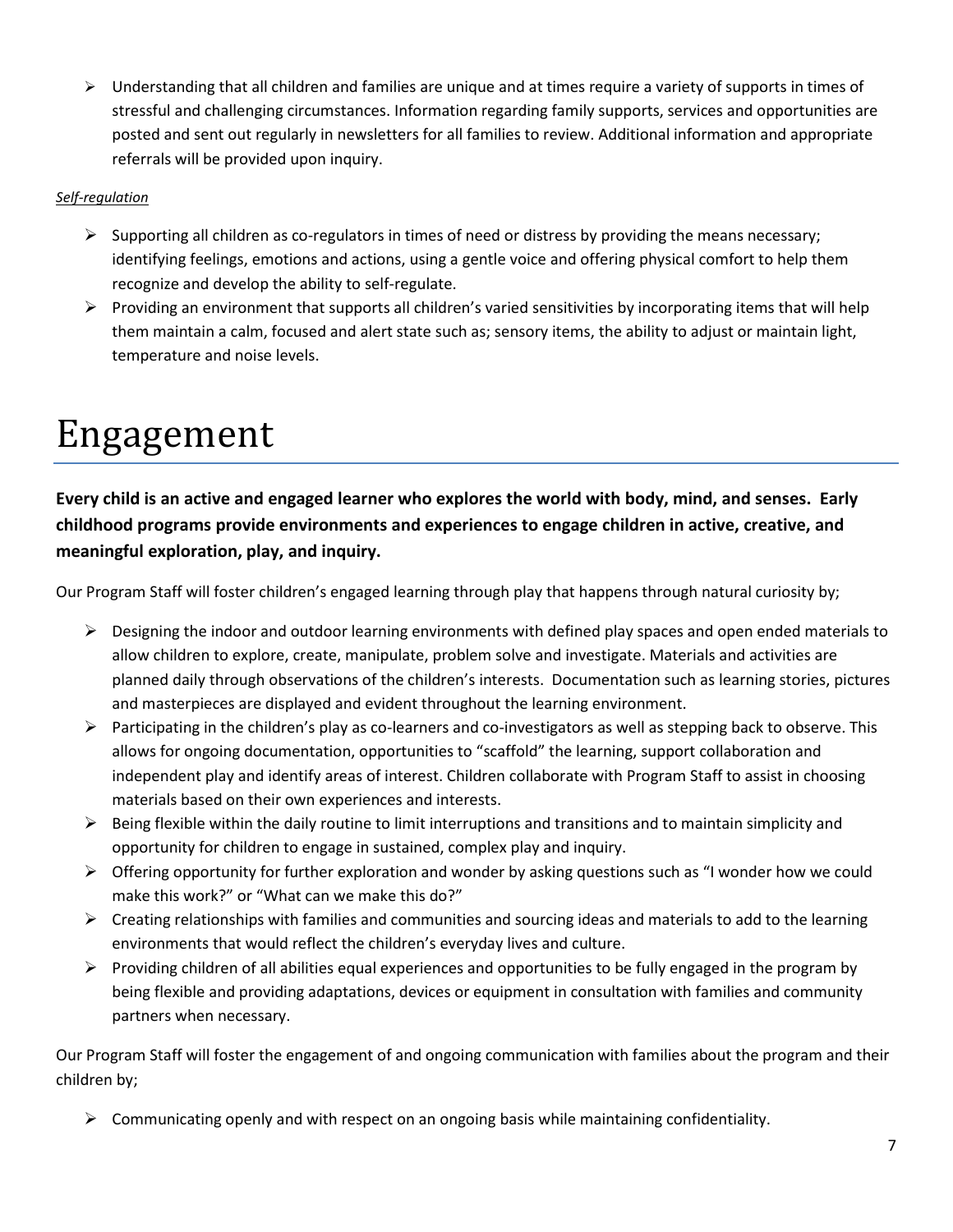- $\triangleright$  Keeping the family well informed on all aspects of their child's day regarding nutrition, sleep, activities and changes in routine.
- $\triangleright$  Being honest, sincere and genuine with the family will help establish healthy relationships and partnerships.
- $\triangleright$  Greeting the child and family upon arrival and offering support during difficult times.
- $\triangleright$  Empathize and demonstrate compassion while respecting their point of view by having a listening attitude.
- $\triangleright$  Choosing a mutually agreeable time and method to communicate challenges their child may be facing while acknowledging the child's strengths.

### Expression

#### **Every child is a capable communicator who expresses himself or herself in many ways. Early childhood programs foster communication and expression in all forms.**

Our Program Staff will support an approach that emphasizes listening, responding to, and building on child-initiated communication and ideas by;

- $\triangleright$  Understanding that communication happens in many forms such as verbal and vocal exchanges, through gestures, creative expression and body language. By providing children with space, time and a variety of opportunities and materials and using documentation as a tool, it will allow for staff to gain insight and for opportunities for reciprocal communication.
- $\triangleright$  Recognizing that each child comes from a diverse cultural and social background. Combining these perspectives into daily activities will help to create a sense of comfort for the child and awareness for others. Encouraging families to share ideas or objects such as pictures and materials, help our program to reflect their cultural experiences.
- $\triangleright$  Demonstrating an understanding that every child is capable, curious and competent; and understanding that they have complex thoughts that can be explored through a wide variety of experiences. Giving the children full attention and engaging in an authentic reciprocal exchange validate their ideas and efforts so they know they are equal partners.
- $\triangleright$  Providing opportunity during to revisit thoughts and ideas to extend their understanding. This will be achieved through conversation, documentation, pictures and creative expression.
- $\triangleright$  Participating in play as a co-learner allows opportunity to facilitate communication between children by assisting them with expressing themselves to one another by labelling gestures, emotions and situations and accepting and respecting a child's thoughts and feelings, even if they are angry or negative, without being critical or judgemental. Example: Susy makes a high pitched sound when another child takes her toy. She can be supported by saying to the other child "Susy is telling you she is playing with that."
- $\triangleright$  Respecting families and communities diversity by supporting multi-languages in print, gesture, sign or verbally and by providing materials throughout the environments such as books, symbols, pictures or music.
- $\triangleright$  Continuous reflection on their own communication strategies, collaboration with community partners and families. This is achieved through self-reflection, team meetings, program reflections and parent satisfaction surveys.
- $\triangleright$  Incorporating language and literacy strategies into all elements of the day, interactions and learning environments by including the use of letterlinks, labelling shelves and toy containers with words, pictures or symbols and message board.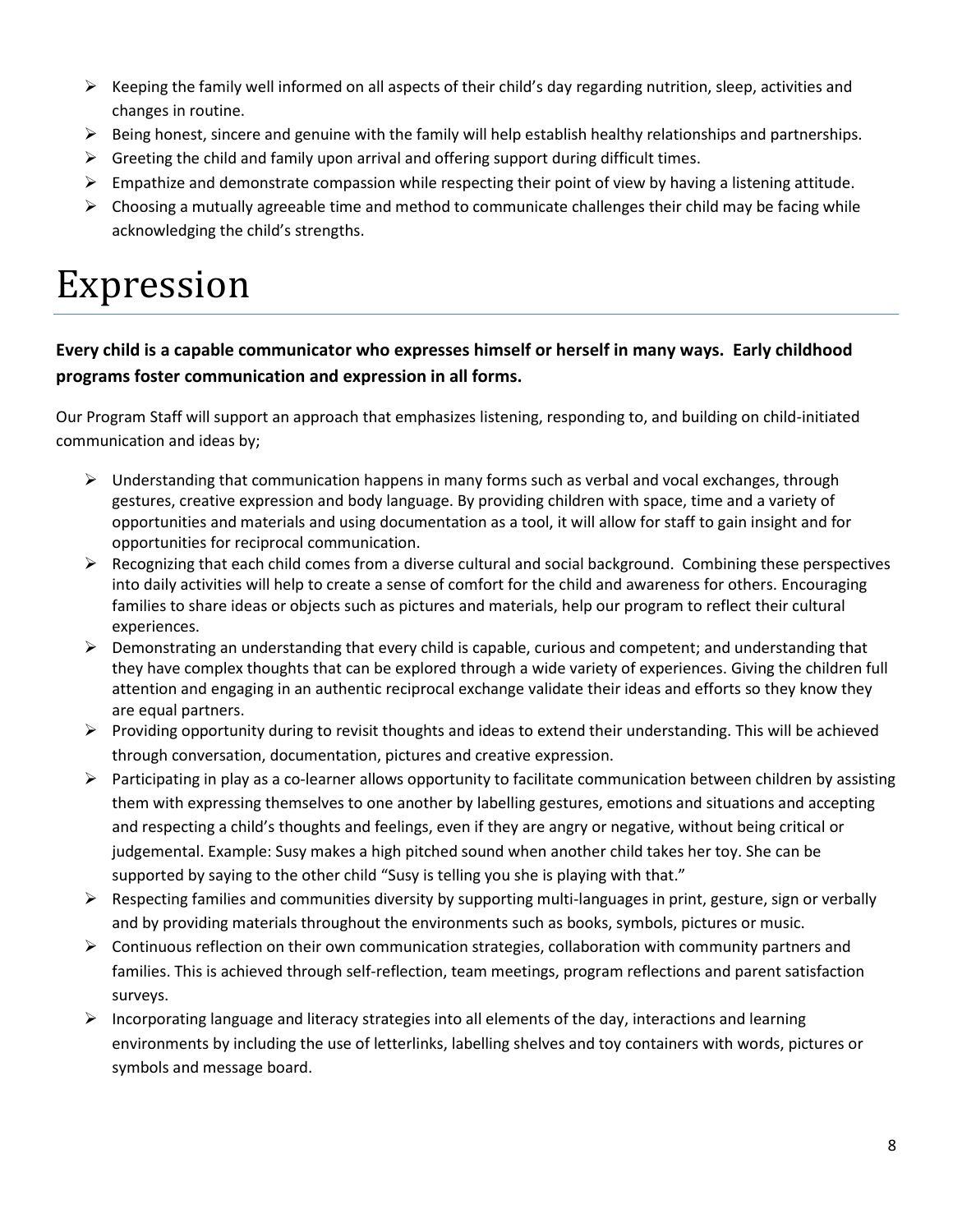### Behaviour Management

- $\triangleright$  We promote self-esteem by protecting the emotional and physical well-being of children in our program, ensuring consistency with respect to the setting of limits for children. Program Staff consider external sources in behaviour management plans and practice a common philosophy of permitted behaviour practices; such as redirection, getting to their level and speaking to them in a developmentally appropriate way or suggesting what they can do.
- $\triangleright$  Prohibited practices include:
	- $\circ$  Corporal punishment (e.g no hitting, slapping, spanking or physical restraints)
	- o Any harsh or degrading measures that would cause humiliation or undermine a child's self-respect
	- o Deprivation of a child's basic need including food, shelter, clothing or bedding.
	- o Confinement

### Administration

- $\triangleright$  Our program is involved with community colleges and accepts students enrolled in the Early Childhood Education program, high-school co-op students and community placement volunteers. Students and volunteers will be supervised at all times by the program supervisor or designate. They will not be counted in staffing ratios and only our Program Staff over the age of 18 will have direct unsupervised access to the children in our care.
- $\triangleright$  All new Program Staff, students and volunteers will review the program statement upon hire and prior to interacting with children sign the Program Statement Implementation Policy. The program statement will then be reviewed annually or when the document has been modified.
- $\triangleright$  With input from the Program Staff, the program statement will be reviewed annually by the supervisor to make any necessary changes or revisions to accurately reflect the best practices of our program.
- $\triangleright$  The program supervisor will ensure that all of the approaches set out in this program statement are implemented in the operation of the program and that each Program Staff will be monitored monthly. Observations will be addressed, recorded and will be reflected in the employees annual/appropriate performance review.

\*\*attachments required\*\*

Program Statement monitoring form – if we are monitoring we need some type of system to document?? Program Statement Implementation Policy

Contravention of Behaviour Management Practices (included in HCC Program Statement) Prohibited Behaviour Management Techniques Policy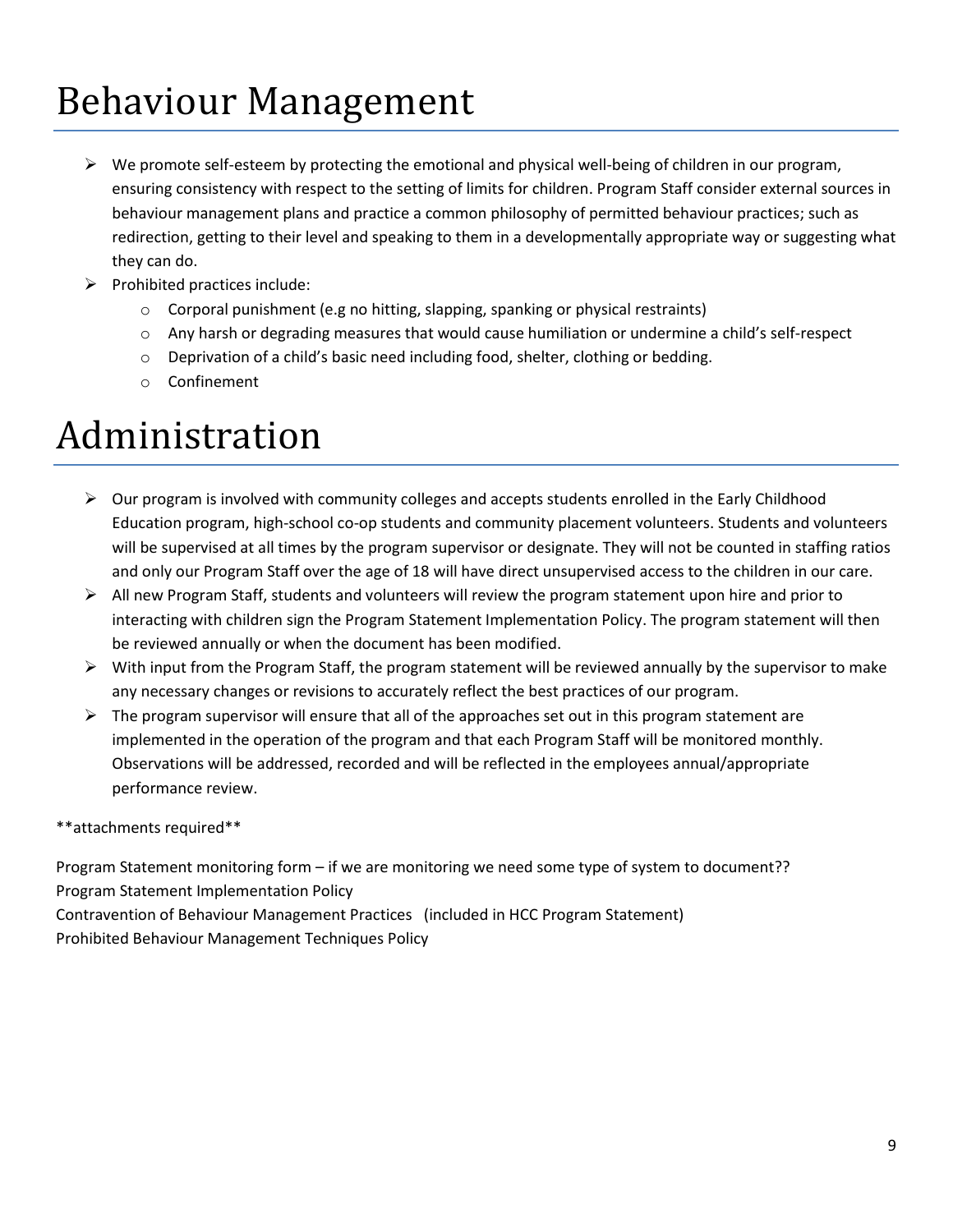#### Child Care Resources **Program Statement Implementation Policy**

I\_\_\_\_\_\_\_\_\_\_\_\_\_\_\_\_\_\_\_\_ agree that I have read and understand the Program Statement for

(print name)

\_\_\_\_\_\_\_\_\_\_\_\_\_\_\_\_\_\_\_\_\_ Early Learning and Child Care Centre. I agree to comply with the guidelines and regulations within the Program Statement and am aware of the following process if I am in non-compliance:

A first non-compliance will result in receiving a verbal warning. The date of the verbal warning will be recorded in my Human Resources file.

A second non-compliance will result in receiving a written warning. The written warning will be placed in my Human Resources file.

A third non-compliance could result in a suspension with or without wage or termination of employment with the DSSAB.

The program supervisor will monitor my compliance and understanding of the Program Statement by and not limited to:

- $\triangleright$  Monthly observations in the playroom
- Discussions during monthly Team Meetings
- > Information from Parent Satisfaction Surveys
- Discussion during probationary and annual Performance Appraisals

Date:

Staff Name:

| <b>Staff Signature:</b> |  |
|-------------------------|--|
|                         |  |

Supervisor Signature: \_\_\_\_\_\_\_\_\_\_\_\_\_\_\_\_\_\_\_\_\_\_\_\_\_\_\_

April 2016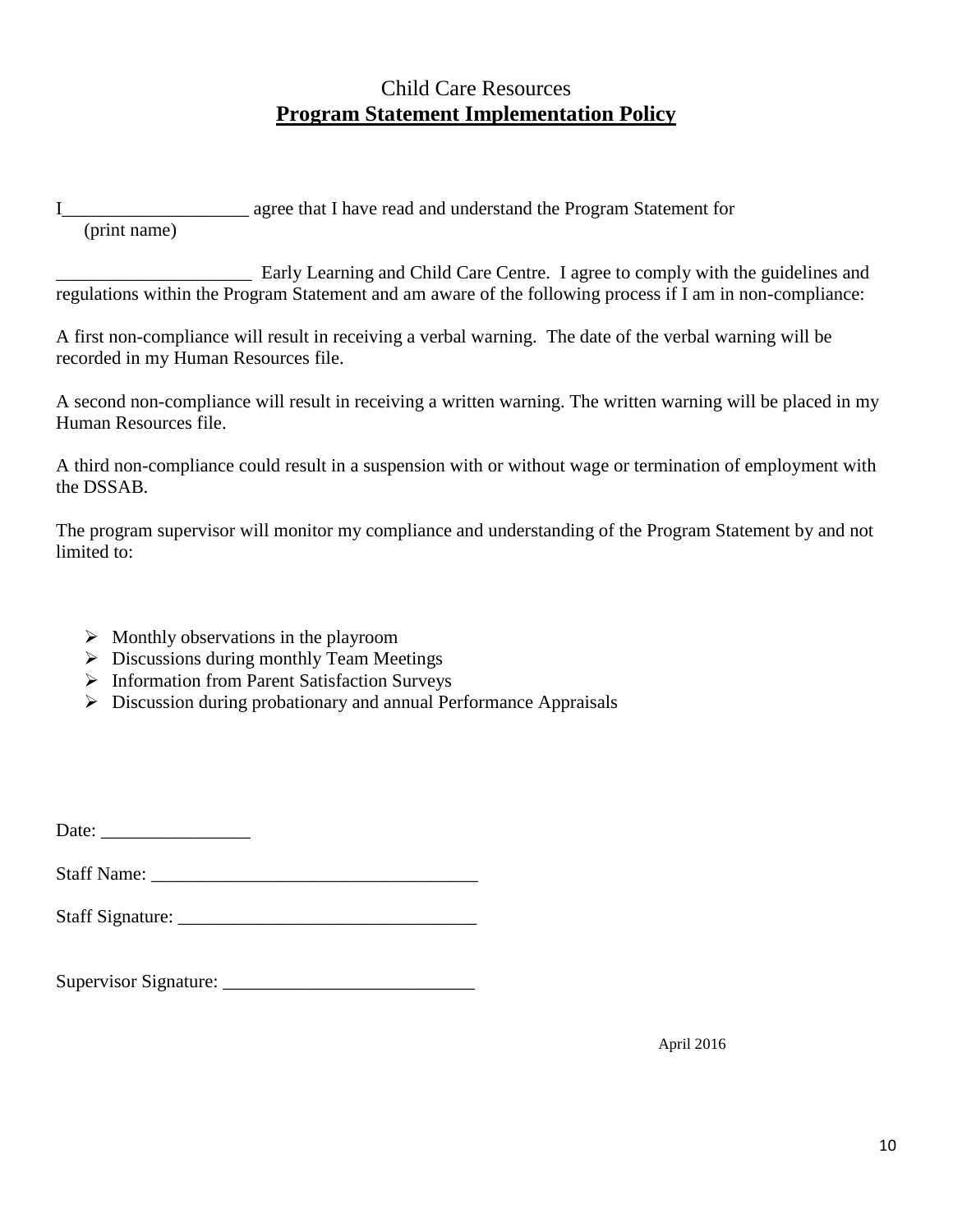**I have read, understand and will strive to embrace Waubeek Early Learning and Child Care Centre Program Statement.**

| Name: | Date: |
|-------|-------|
|       |       |
|       |       |
|       |       |
|       |       |
|       |       |
|       |       |
|       |       |
|       |       |
|       |       |
|       |       |
|       |       |
|       |       |
|       |       |
|       |       |
|       |       |
|       |       |
|       |       |
|       |       |
|       |       |
|       |       |